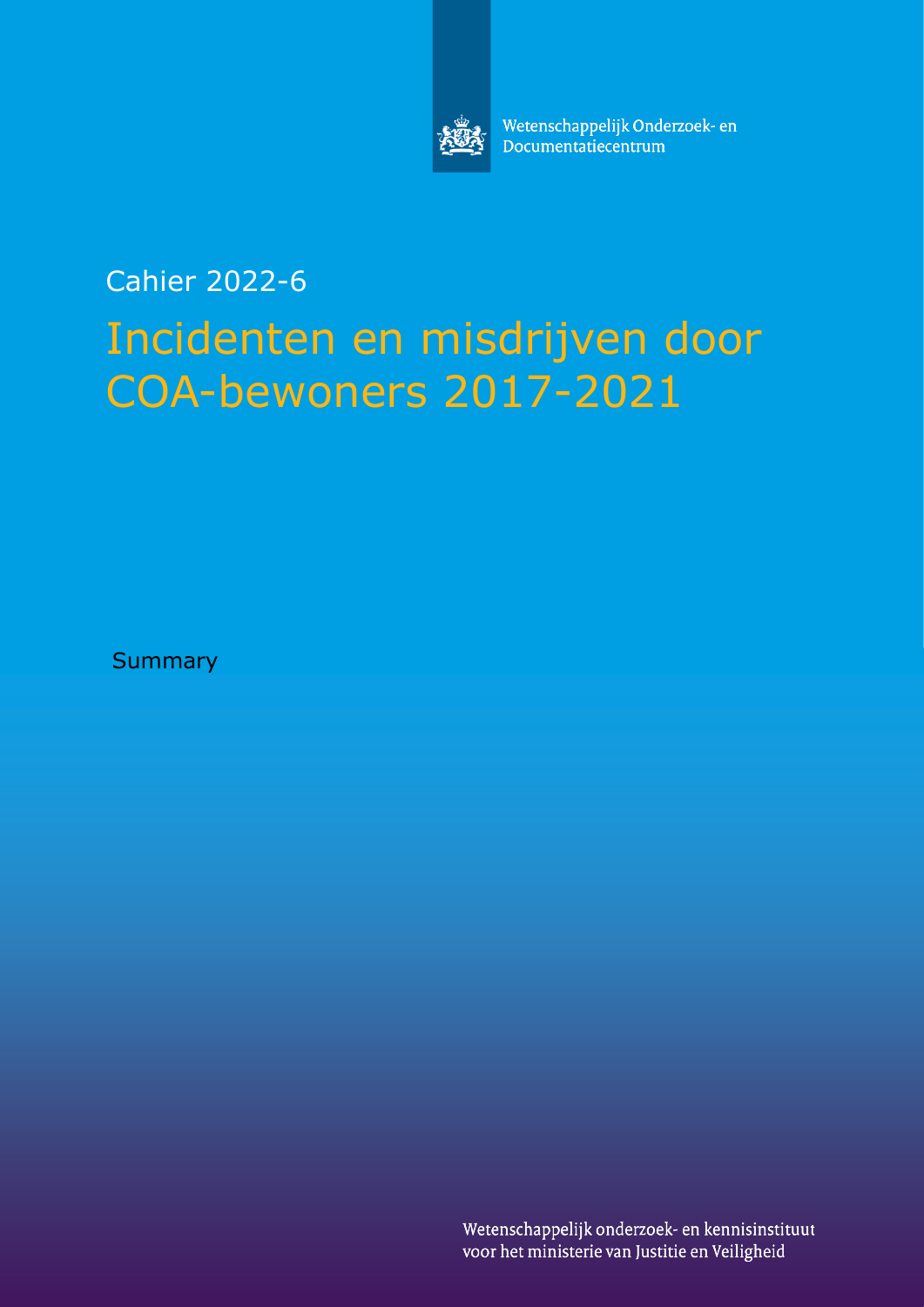# Cahier 2022-6 Incidenten en misdrijven door COA-bewoners 2017-2021

Summary

S.M. Noyon A. Latenko M.E. Vink S.W. van den Braak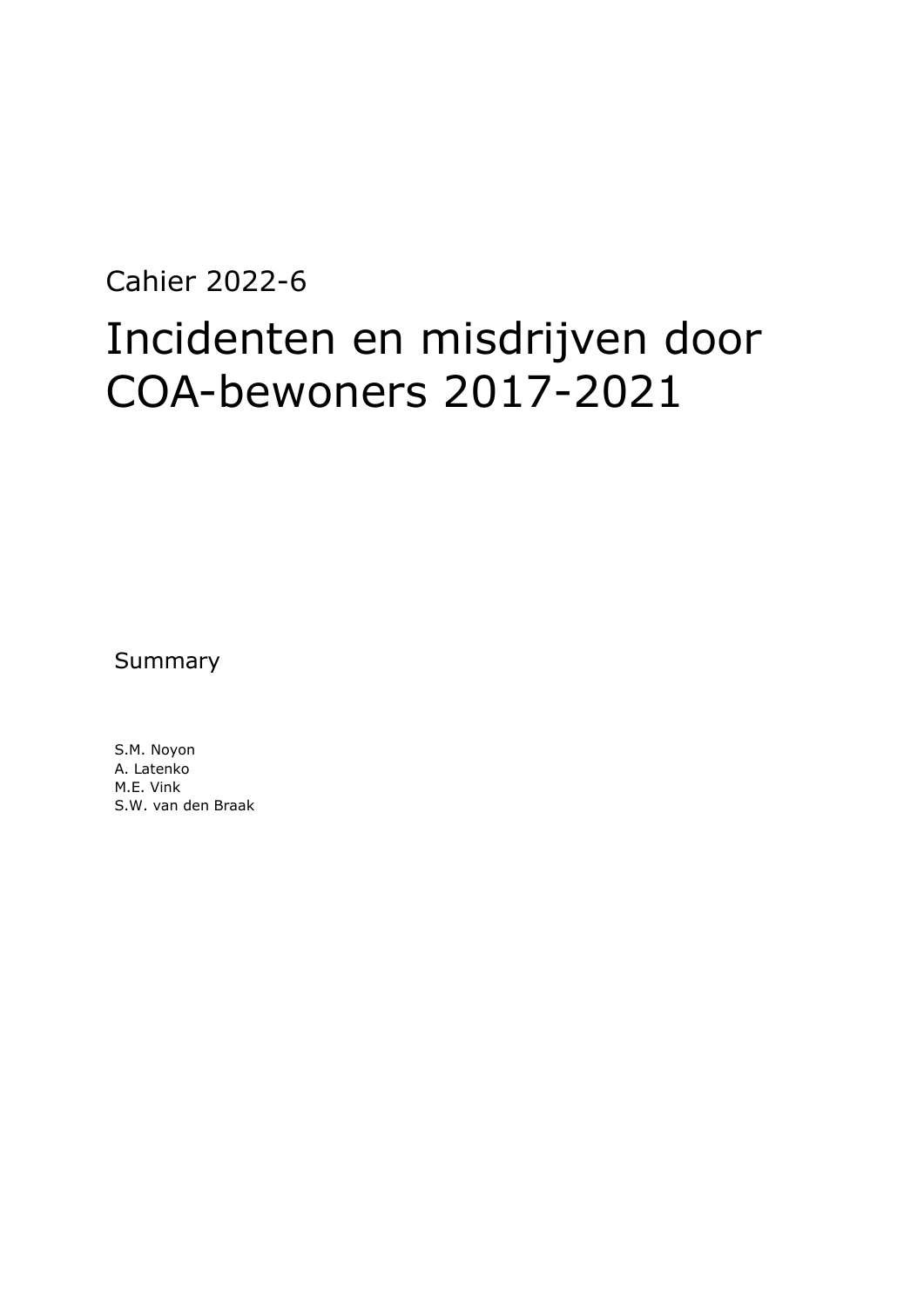#### **Cahier**

De reeks Cahier omvat de rapporten van onderzoek dat door en in opdracht van het Wetenschappelijk Onderzoek- en Documentatiecentrum is verricht. Opname in de reeks betekent niet dat de inhoud van de rapporten het standpunt van de Minister van Justitie en Veiligheid weergeeft.

Alle rapporten van het WODC zijn gratis te downloaden van [WODC Repository.](https://repository.wodc.nl/)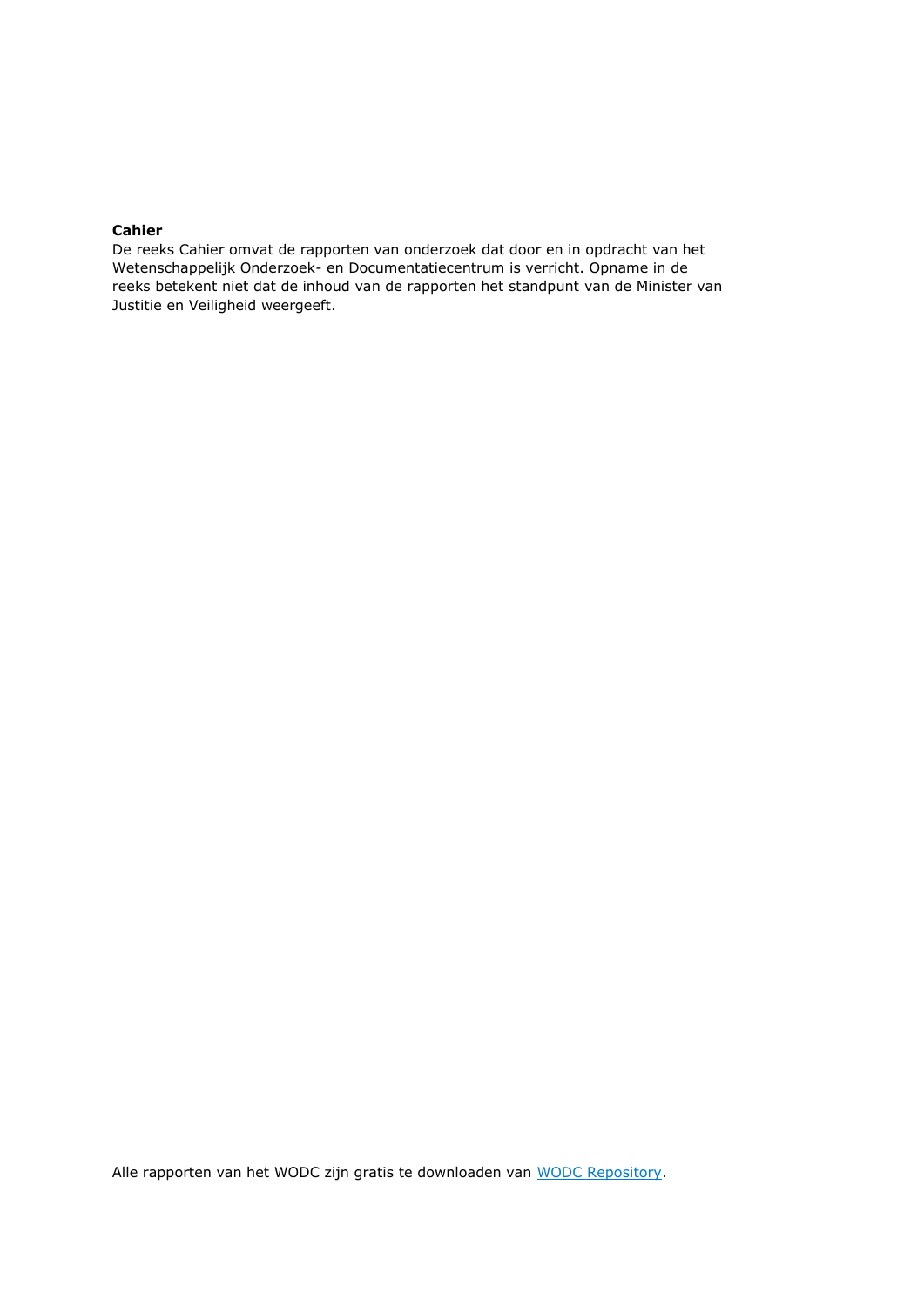### **Summary**

### Incidents and crimes among COA-inhabitants 2017-2021

#### **Introduction**

This report on incidents and crime by COA inhabitants is not the first of its kind. Up until 2021, this annual report was published by the 'Migration Analysis Field lab' (*Analyseproeftuin Migratieketen*; APM) of the Migration Coordination department of the Directorate-General for Migration of the Ministry of Justice and Security. As of the current edition, the Research and Documentation Centre WODC will publish this overview on a yearly basis. In the coming years, the WODC will further refine this product, while retaining the characteristics of monitor. The typical characteristic of a monitor is its descriptive nature, which allows to paint a general image. Adopting an identical approach throughout the years allows for comparison of subsequent publications. Additional analyses are beyond the scope of the present report and will be the topic of (future) in-depth studies.

The purpose of the report is twofold. Firstly, it describes incidents taking place at housing of the Central Agency for the Reception of Asylum Seekers (COA), in relation to the total population of COA inhabitants. Hereby, the report provides a general impression of the situation at COA housing facilities. Secondly, the report outlines crimes of which the suspects were living at a COA facility at the time that the crime was committed. Where possible, we draw comparisons with crime figures for the general population of the Netherlands to put the numbers into perspective. Furthermore, adopting a five-year report period allows for tracing of developments over time.

While the current and future editions of this publication will be comparable from one year to the next, the WODC has adopted a somewhat different approach than APM in its previous reports. This implies that the figures and trends reported here cannot be compared to those included in earlier editions.

Furthermore, concerning the interpretation of the reported figures, it should be noted that this report is based on data obtained from registration systems serving operational purposes that are aimed at monitoring primary processes rather than reporting purposes. In addition, this report presents a momentary impression (with reference months between February and April 2022). It is well possible that the overview reveals different figures if composed again at a later moment due to an update of the underlying data sources.

#### **Definitions and contrast with previous editions**

The current report focuses on people who lived at a COA facility at some point between 1 January 2017 and 31 December 2021. Depending on the situation and legal status of the migrant, this may be at any of the following types of facilities. Most asylum seekers stay at (consecutively) a central reception centre (col), a process reception centre (pol), and a reception centre (azc). For unaccompanied minor asylum seekers (umas), COA provides specialized housing facilities, which are the process reception centres for umas (poa) and small-scale housing facilities (kwv). Migrants whose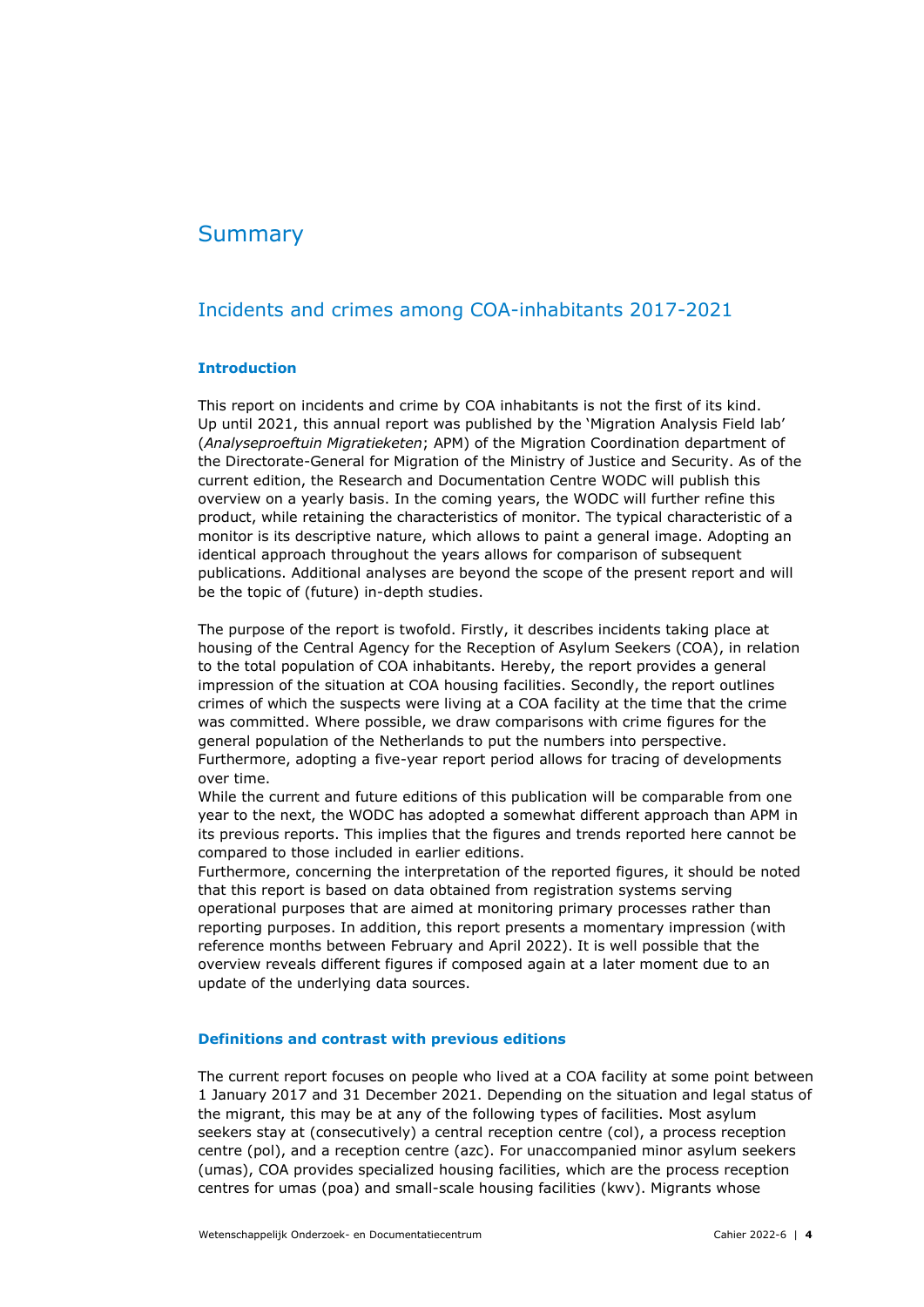asylum applications were rejected and who are awaiting deportation can be housed at a freedom-restricting centre or family centre (in the case of a family). The COA provides specialized housing with intense supervision and a strict regime for asylum seekers who cause exceptional trouble. As of 2020, this happens at the enforcement and supervision centre (htl), which has replaced the previous system of comparable nature (ebtl). Other housing types, including the col waiting room and housing that falls under municipal responsibility, are beyond the scope of the population for the present report. The same is true for aliens without an identification number. This definition of the target population differs from that adopted in previous editions of the monitor and generally leads to lower figures in this edition.

With regard to the reported incidents, we only considered incidents involving persons living at one of the COA facilities within the scope of the report (thereby being part of the target population) at the time the incident took place. We did not include incidents in the analysis involving persons who were between housing facilities at the time the incident took place. We also excluded cases where a migrant was involved as a victim while were no others involved who were part of the target population. Moreover, when reporting on (unique) persons involved in incidents, we did not include victims. In contrast, earlier editions of this report from 2019 and before did include victims in the incident reports. Concerning the *type* of incident reported, we have included only cases of verbal suicide threats, aggression and violence against others (physical, nonverbal, and/or verbal), and self-destructive actions. As opposed to previous editions, we have excluded transgressions of the COA house rules as well as suicides from the analyses. Consequently, the number of reported incidents is significantly lower in this report than in previous editions.

Concerning measures following incidents, we have included only those measures that were taken following incidents included in the above definition. In doing so, we considered all types of measures that the COA has at their disposal. We can distinguish roughly three types of measures: rov (i.e. withdrawal of services), ebtl/htl (i.e. transfer to an enforcement and supervision centre), and alternative measures (e.g. a corrective conversation). Previous editions did not include the latter type of measures.

Regarding suspects of crimes among COA-inhabitants, this report only includes those crimes that were committed while the suspect was living at a COA facility. This corresponds with the definition that was used for the incidents. As a result of this decision, the number of reported crimes is lower than in previous editions, which included all crimes that were committed in the year that a person was living at a COA facility. This included crimes that were committed after the alien left the COA facility or before moving into a COA facility.

With regard to the settlement of crimes by the public prosecution and the courts, we based the figures on the number of criminal cases rather than the number of offences, as opposed to previous editions. Another difference is the adopted method: the current report uses the retrospective method rather than the cohort method, which was used in previous editions. The retrospective method looks at cases that were settled within a certain year (regardless of the year in which the crime was committed). Instead, the cohort method used in previous editions looked at settlements taking place in the same year that the crime was committed. As such, it is not possible to compare the results of the current report with those of earlier editions.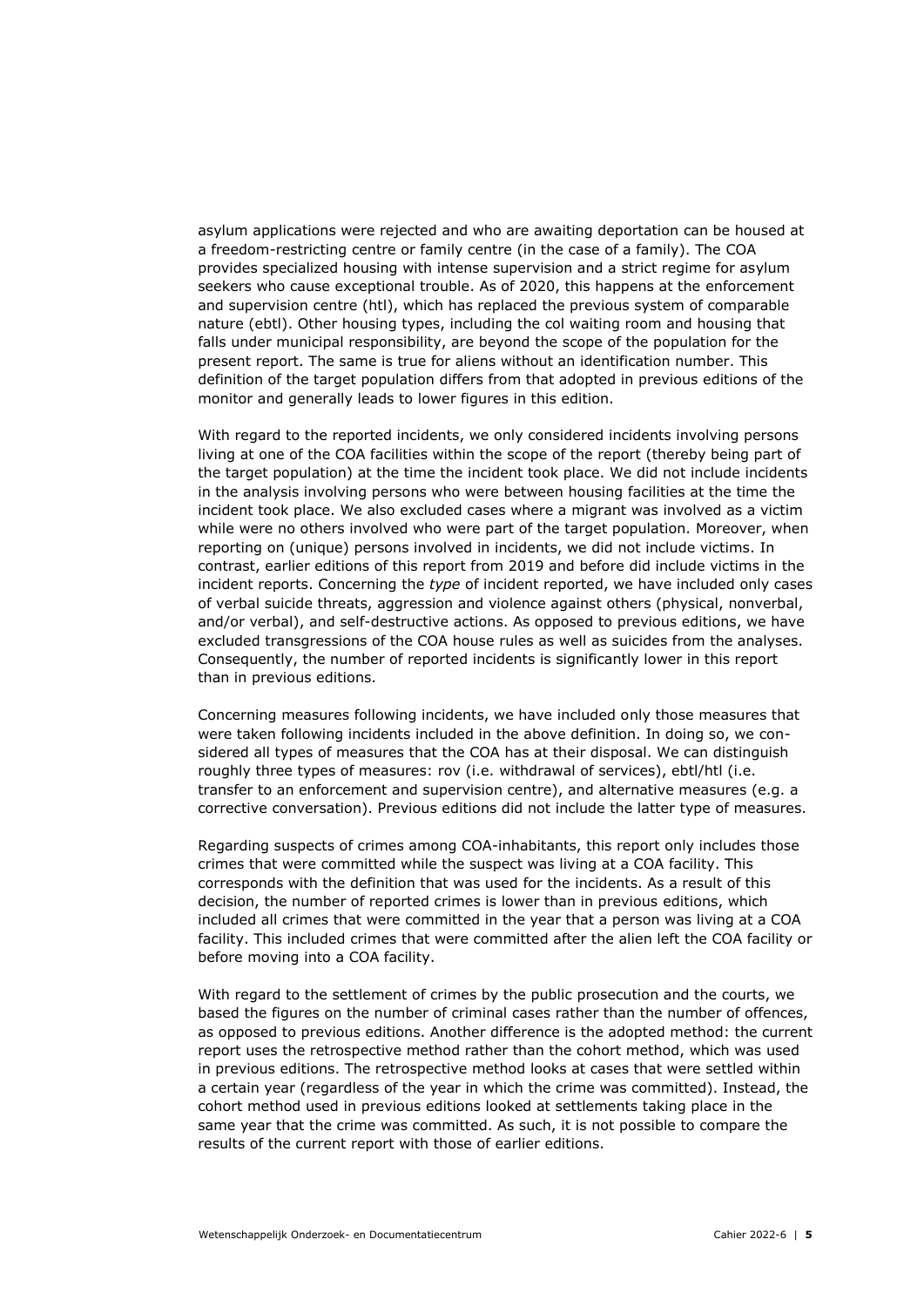#### **Target population**

Between 2017 and 2021, a total of 179,000 unique persons lived at a COA facility at some point in time. The yearly total number of people staying at COA facilities varies from year to year. The lowest observed yearly total in the reference period was 48,000 in 2020, while 2021 showed the highest yearly total with 66,000 people. This is a 38% increase. This variation in complement is caused by a combination of factors including the arrival of new asylum seekers, increases in waiting times at the Immigration and Naturalisation Service (IND), and housing market shortages forming an obstacle for the outflow of asylum permit holders. For these reasons, unique persons often appear in several years in the statistics presented here.

Men form about two thirds of the target population. Young adults (aged 18-21) form 31% of the population in 2021, and are thereby the largest age group. There is also a large group of minors: 30% of the target population in 2021. This includes both umas and children in families.

The people who lived at COA facilities during the reference period had the nationalities of over 170 different origin countries. The most common nationalities in the population change over the years. The nationalities in the top 15 in 2021, by number of inhabitants, which do not appear among the 15 largest nationalities in 2017, are Yemeni, Nigerian, Pakistani, and Gambian. About a third of COA inhabitants in 2021 had Syrian citizenship, thereby forming the most common nationality. Syrians are by far the largest group across the entire reference period.

In 2021, 66,000 persons lived at a COA facility for some time. A small number among them (respectively 6% and 3%) was involved in an incident or were suspects of a crime in that year.

#### **Incidents among COA inhabitants**

In 2021, COA registered a total of 5,900 cases of verbal suicide threats, selfdestructive actions and physical, verbal, and/or nonverbal violence. This is a decrease compared to the year before, when COA registered 6,300 incidents. This is especially remarkable since the number of unique persons that were living at a COA facility increased by 38% in that same year. The average daily occupancy however was comparable for both years. Comparing the number of incidents with both the total number of people staying at COA facilities and the average daily occupancy shows that there is no one-to-one relationship between the number of people staying with COA and the number of reported incidents. Rather, it could be possible that the number of incidents is related to the duration of the time spent at COA facilities. A comparison of the average daily occupancy of COA facilities over the years suggests that this duration has increased over the reference period. It should be noted that the relationship between (average) occupancy and incident rates might have been moderated by the measures that were introduced at the onset of the COVID-19 pandemic. Given that the measures could have had both positive and negative effects on the number of (reported) incidents, interpreting this relationship for the years 2020 and 2021. The majority of the 3,900 people involved in an incident in 2021 were living at an azc. In addition, there were relatively many reports of incidents involving people living at uma facilities and at the htl. The high number of reported incidents involving azc residents might be due to the fact that the majority of COA inhabitants live there (i.e. there is a statistical explanation). With regard to the uma facilities and the htl, this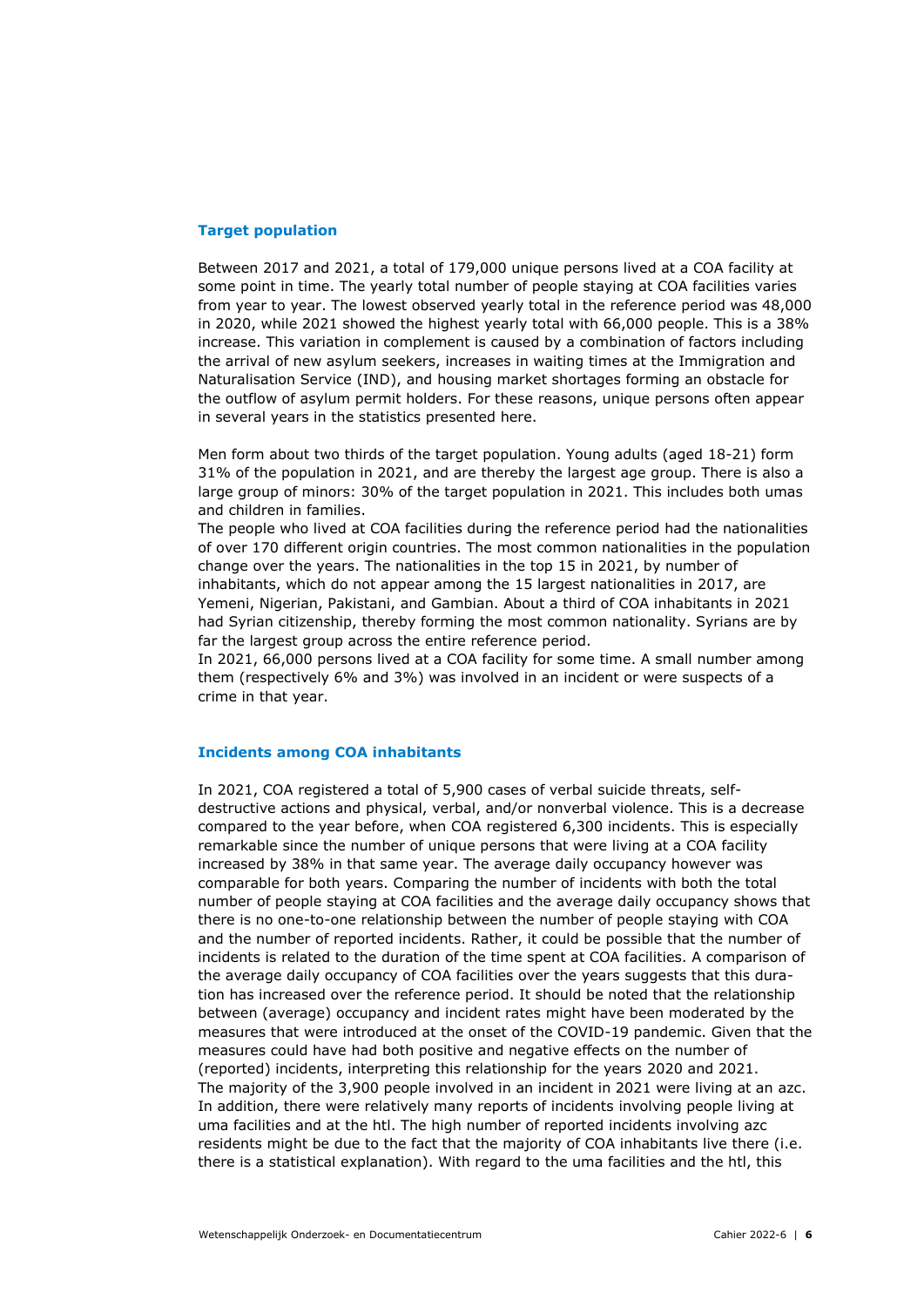could perhaps be due to the fact that there is increased supervision (i.e. a registration effect) or (in the case of the htl) to the type of people who live there.

The majority of people who were involved in an incident in 2021 were men (87%) and most (72%) were between 18 and 39 years of age. Among those involved in incidents in 2021, 19% were Syrian nationals, thereby forming the most commonly involved nationality for incidents. However, considering the number of Syrians in the target population reveals that only 3% of Syrian COA inhabitants were involved in an incident in 2021. Nationalities with a relatively high rate of involvement in incidents are Moroccan (31%), Algerian (56%), and Tunisian (24%). Possibly, this is related to an overrepresentation of men and young adults among these nationalities. Importantly, the large majority of COA inhabitants with these nationalities were not involved in an incident in 2021.

#### **Suspects of crime among COA inhabitants**

In 2021, the Dutch police registered 4,000 suspects of crimes who were living at a COA facility at the time the crime was committed. This number is lower than in the previous year, while the number of people living at COA facilities increased significantly in that same period. Hence, as was the case for incidents, we cannot speak of a one-to-one relationship between number of people living at COA facilities and suspects of crime. Again, it is possible that the duration of stay at a COA facility plays into this. Moreover, from 2020 onwards crime rates as well as policing and judicial proceedings were affected by the measures that were introduced following the outbreak of the COVID-19 pandemic.

The most common crime that COA inhabitants are suspected of are crimes against property (73%). This share is higher than for suspects in the general population of the Netherlands (35%), while the share of suspects of violent crimes among COA inhabitants is relatively low (13% of suspects as compared to 20% for the general Dutch population).

The characteristics of suspects of crimes mirror those of the previously described people involved in incidents at COA facilities to some extent. Again, most of the 1,800 suspects are living at the azc, and again we observe relatively high rates of suspects among inhabitants of uma facilities and the htl. Crime suspects, too, tend to be male (98%) and young adults, with 59% of suspected COA inhabitants being between 18 and 29 years old. Nationalities with relatively high shares of suspects within the group are Algerian (35%), Tunisian (33%), and Moroccan (29%). As was the case for incidents, this could in part be due to the age and gender composition of these nationalities. This is especially relevant since men and young adults are overrepresented among crime suspects in the general Dutch population, too. Out of all unique crime suspects in the Netherlands in 2020, only 1% were COA inhabitants.

Regarding crimes, we report settlements in a given year. These figures may concern crimes that were committed in previous years. Adopting this approach implies that there is no correspondence between the number of suspects as registered by the police in a given year, the number of cases handled by the public prosecutor in that same year, and the number of settlements by the courts in that same year. In 2021, the public prosecution decided on 2,800 cases in which the suspect was living at a COA facility at the time the crime took place. In the majority of these cases (71%), the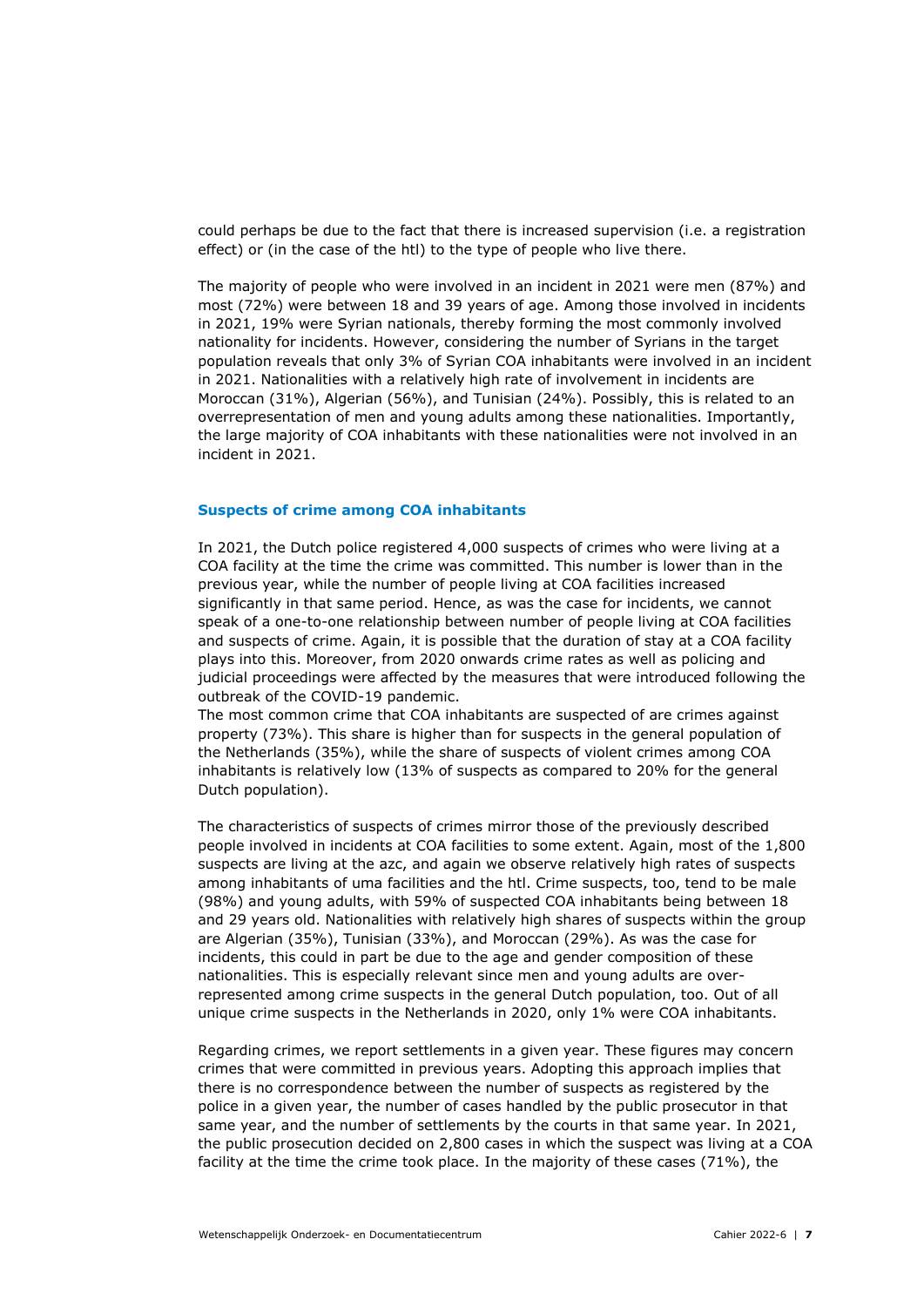prosecutor decided to issue a summons. Compared to the general population of the Netherlands, in which 44% of cases went to court, this is a relatively high share. In 2021, the courts ruled 1,600 cases in which the suspect was living at a COA facility at the time the crime took place. Compared to the general Dutch population, suspects were found guilty relatively more often (94% vs. 91% for the general Dutch population in 2020). Moreover, in case of a sentence, suspects in the target population were sentenced to (juvenile) prison more often (77%) than the general Dutch population (38% in 2020).

The observed differences in settlements at different levels could perhaps be due to the type of crimes committed and/or how likely the execution of a sentence or measure is considered to be.

#### **Directions for future editions and research**

The figures presented in this report give rise to a number of working hypotheses for future research. Some topics that might be included are:

- the potential relationship between the duration of stay at a COA facility and the frequency of incidents and crimes;
- the relationship between a migrant's legal status and involvement in incidents and crimes;
- the relationship between the number of incidents and crimes and the type of procedure (e.g. regular, accelerated, or extended asylum procedure) that those involved were enrolled in;
- the potential relationship between imposed measures following incidents and the frequency of incidents at COA facilities;
- the situation in countries of origin (with a particular focus on changes of status from a 'safe country' to an 'unsafe country' or vice versa) and the frequency and type of incidents and crimes;
- characteristics of specific facilities (e.g. the average occupancy rate, living conditions, or specific composition of inhabitants, such as large numbers of people with a similar origin or gender) and its relation to the number and type of incidents and crimes;
- crimes committed by aliens who do not live at a COA facility at the time the crime takes place (e.g. migrants who leave the facility to return at a later moment);
- the difference between types of crimes committed by COA inhabitants and the general population of the Netherlands, and the extent to which this explains the difference in settlements between the two groups;

the potential relationship between incidents and crime, and the extent to which involvement in incidents at COA facilities predicts criminal behaviour.